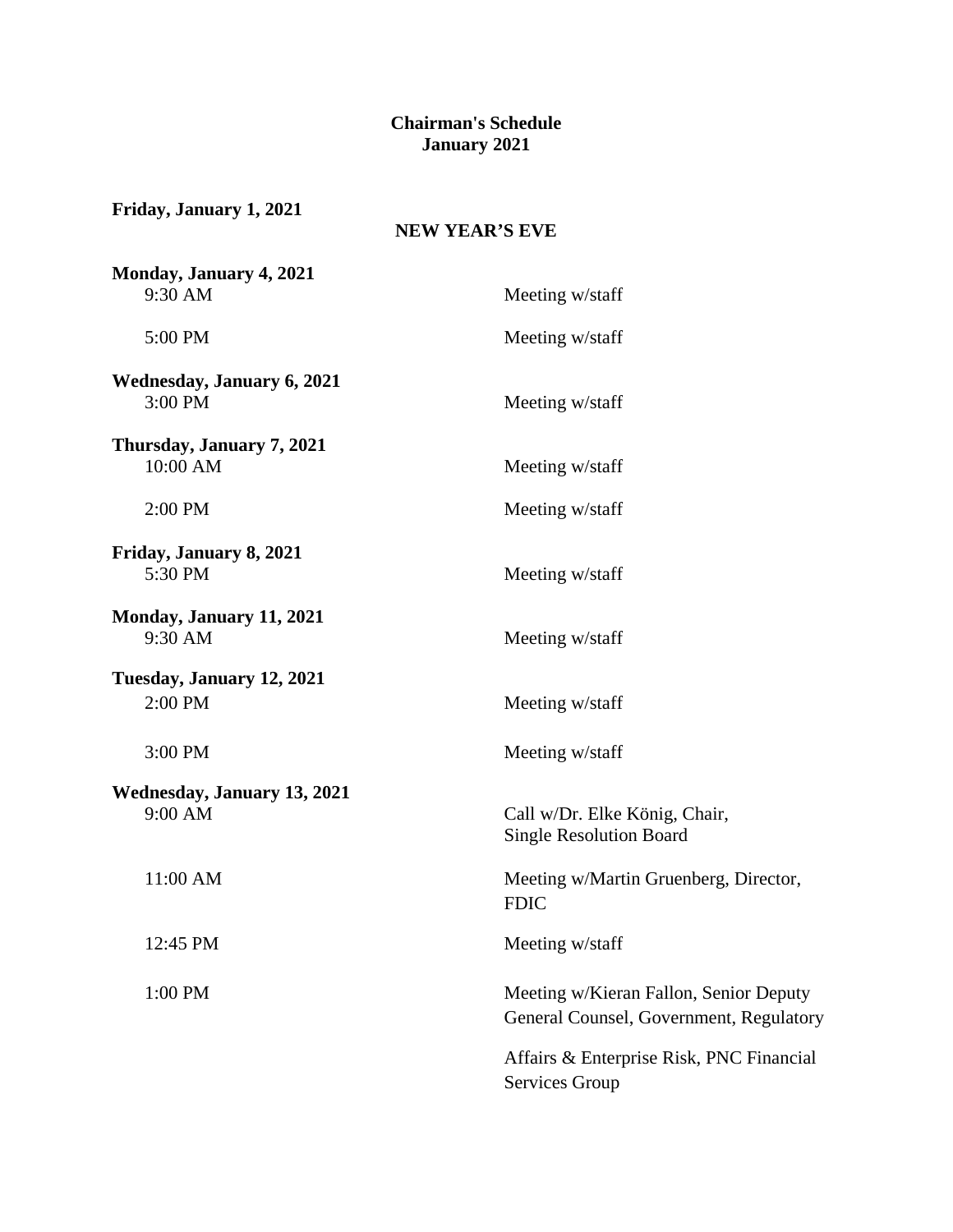| 2:00 PM                    | Call w/Kelly King, Chairman & CEO, Truist<br>Financial                                                                                                                  |
|----------------------------|-------------------------------------------------------------------------------------------------------------------------------------------------------------------------|
| 3:00 PM                    | Call w/Sigal Mandelker, Former Under<br>Secretary of the Treasury for Terrorism and<br>Financial Intelligence                                                           |
| 4:45 PM                    | Call w/Senator Mike Crapo                                                                                                                                               |
| Thursday, January 14, 2021 |                                                                                                                                                                         |
| 10:00 AM                   | Call w/Senator Pat Toomey                                                                                                                                               |
| 12:30 PM                   | Meeting w/staff                                                                                                                                                         |
| 4:30 PM                    | Meeting w/staff                                                                                                                                                         |
| 5:00 PM                    | Call w/James Gorman, Chairman & CEO,<br><b>Morgan Stanley</b>                                                                                                           |
| Friday, January 15, 2021   |                                                                                                                                                                         |
| 9:30 AM                    | Call w/Blake Paulson, Acting Comptroller<br>of the Currency, Office of the Comptroller<br>of the Currency                                                               |
| 2:00 PM                    | Meeting w/staff                                                                                                                                                         |
| 2:45 PM                    | Meeting w/staff                                                                                                                                                         |
| 4:00 PM                    | Meeting w/Elizabeth Taylor,<br><b>Executive Vice President for Government</b><br>Affairs and Economic Development and<br><b>Assistant General Counsel, Regions Bank</b> |

## **Monday, January 18, 2021**

## **Dr. Martin Luther King, Jr. Day**

| Tuesday, January 19, 2021<br>9:00 AM | Meeting w/staff                                                   |
|--------------------------------------|-------------------------------------------------------------------|
|                                      |                                                                   |
| 10:00 AM                             | FDIC Board of Directors Meeting                                   |
| $1:00$ PM                            | Meeting w/staff                                                   |
| $3:00 \text{ PM}$                    | Call w/Michelle Bowman, Governor,<br><b>Federal Reserve Board</b> |